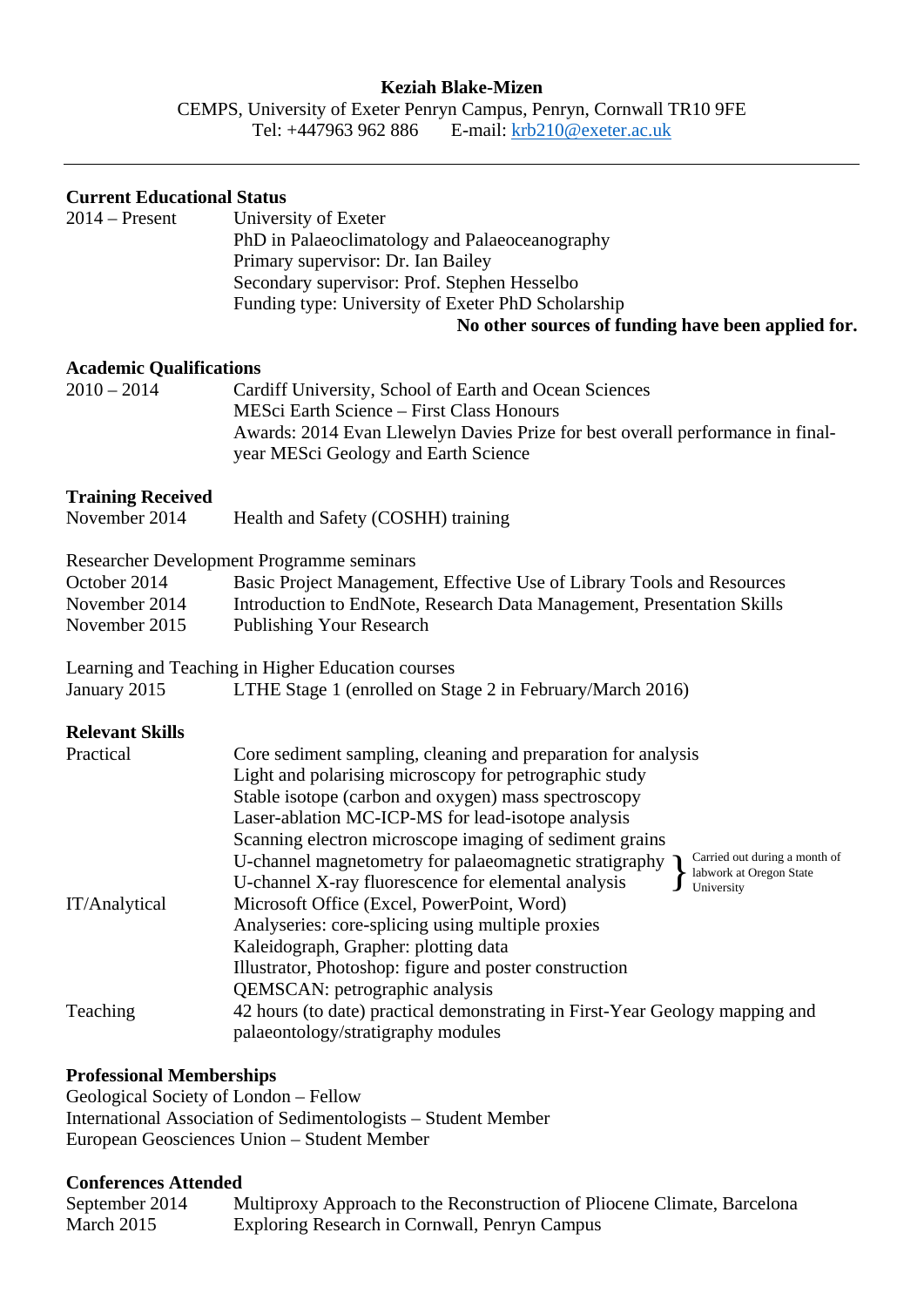# Budget Breakdown for EGU2016 Conference Attendance (17<sup>th</sup> – 22<sup>nd</sup> April 2016)

Keziah Blake-Mizen, University of Exeter

| <b>Expense</b>                                  | <b>Estimated/absolute cost</b>            |
|-------------------------------------------------|-------------------------------------------|
| Conference registration fee                     | $\text{\textsterling}10$ (currently £160) |
| Accommodation (6 nights budget hotel/apartment) | £220 - £280                               |
| <b>Transport</b>                                | Covered                                   |
| Other subsistence (food, etc.)                  | Covered                                   |
| <b>Total requested</b>                          | $£280 - £340$                             |

The EGU2016 registration fee for PhD student members is  $\text{\textsterling}210$  (currently £160). http://egu2016.eu/registration.html

Budget accommodation options at hotels/apartments within a 2-mile radius of the conference centre (Austria Center Vienna, Bruno-Kreisky-Platz 1, 1220 Wien, Austria), for 6 nights between  $17<sup>th</sup>$  and  $22<sup>nd</sup>$  April 2016, range from £220 to £280 for the whole duration, for one adult.

Transportation (rail and flights) and subsistence costs will be covered by my own University of Exeter PhD research/travel budget and personal funds, which cannot stretch to cover the registration fee or accommodation. No other sources of funding have been applied for at this stage.

Many thanks for your consideration. *Keziah Blake-Mizen*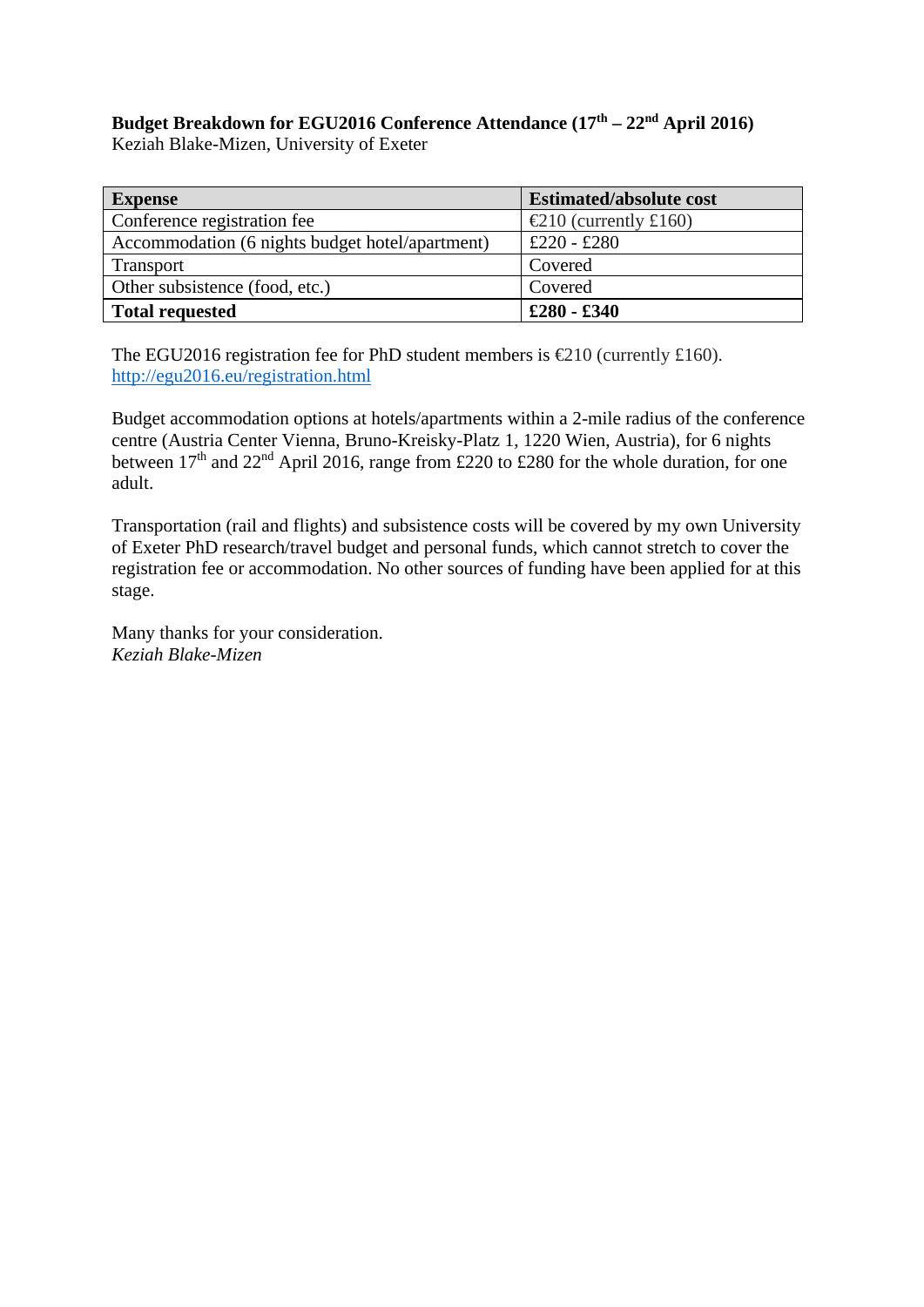# PhD Title: **Reconstructing the Greenland Ice Sheet during the Plio-Pleistocene**

Keziah Blake-Mizen, University of Exeter. Primary supervisor: Dr. Ian Bailey

# **Research Outline**

**PhD goals:** Reconstruct: 1) southern Greenland Ice Sheet extent during the Late Pliocene intensification of Northern Hemisphere glaciation (iNHG) and **2)** the history of Nordic Seas Overflow waters at this time.

# **Background**

Greenland is home to the only polar ice-sheet in the Northern Hemisphere and is situated in one of the fastest-warming regions on Earth, the Arctic (Bindoff *et al*., 2013). If the Greenland Ice Sheet (GIS) were to melt completely it would raise global sea-level by ~7 metres (Meehl *et al*., 2007), and through enhanced input of freshwater to the Labrador and Nordic Seas likely modify the strength Atlantic Meridional Overturning Circulation (AMOC; McManus *et al*., 2004). Understanding how the GIS and AMOC will likely respond to anthropogenic warming is therefore an important goal. Central to achieving this goal is building a picture of the range of natural variability in the GIS for a variety of past warmerand colder-than-present climate states. Little is known in detail, however, about its history prior to the Last Glacial Maximum (LGM). Glacial ice has existed on Greenland since at least latest Eocene (~38 millions of years ago, Ma; Eldrett *et al*., 2007). A persistent, major GIS did not become a feature of the Northern Hemisphere cryosphere until the Late Pliocene when large ice sheets also grew on North America and Scandinavia during iNHG from ~2.7–2.5 Ma (Bailey *et al*., 2013). In detail, however, the pattern of GIS expansion during this time is poorly constrained. Recently, it has been shown for the first time that major changes in the deep waters bathing North Atlantic Ocean occurred in response to obliquity-paced glacial expansions from 2.7 Ma (Lang *et al*., in review for Nature Geoscience). Yet the response of AMOC during this reorganisation is unresolved. My research will help address these important gaps in our knowledge by applying terrigenous sediment provenance and palaeomagnetic techniques to International Ocean Discovery Program (IODP) marine cores drilled off Southern Greenland.

Since land-based geological evidence of the pre-LGM history of the GIS has largely been eroded by repeated Quaternary glaciations, much of what we know about its Cenozoic evolution comes from the record of ice-rafted debris (IRD) deposition in the Greenland-proximal marine realm (Thiede *et al*., 2011). IRD is composed of clay- through boulder-sized continental rock that has been glacially eroded on land and transported out to sea in icebergs calved from outlet glaciers. Based on an analysis of spatial differences in the onset and magnitude of IRD deposition in high-latitude Northern Hemisphere marine sediments, we know that a minor ice-cap first grew on Greenland as early as the Late Eocene (since ~38) Ma; Eldrett *et al*., 2007), and that ice may have existed more-or-less continuously on this landmass from ~18 Ma (Thiede *et al*., 2011). During the mid-Piacenzian warm period (mPWP; ~3.3–3 Ma), when global temperatures were ~3.5°C higher than today – and up to 10°C warmer at the poles – sea level was up to 25 m above present, and atmospheric CO2 concentrations were comparable to today (Raymo *et al*., 1996), the GIS underwent significant volume loss; conditions that may serve as a future analogue for anthropogenically-induced global warming. A wide range of evidence (e.g. Lawrence *et al*., 2009; Lunt *et al*., 2010; Thiede *et al*., 2011; Bierman *et al*., 2014) indicates, however, that a continent-wide GIS was not a persistent feature of the high northern latitudes until from  $\sim$ 2.7 Ma, when atmospheric CO<sub>2</sub> concentrations first fell (Martínez-Botí *et al*., 2015) below the ~280 ppmv threshold for extensive NHG (DeConto *et al*., 2008).

To tackle the questions highlighted above I have been studying Late Pliocene and earliest Pleistocene sediments (~3.4 to 2.2 Ma) deposited at IODP Site U1307 on Eirik Drift off the southern tip of Greenland. First I needed to build a continuous splice and orbital-scale chronology for my target stratigraphy (work that has not previously been carried out on this site). I have achieved this goal by generating a high-resolution record of IRD concentration in my stratigraphy, and by generating XRF scanning data, a complete palaeomagnetostratigraphy and record of Relative Palaeointensity (RPI) from 37 u-channels that I sampled in person at the start of my PhD at the IODP Bremen core repository in